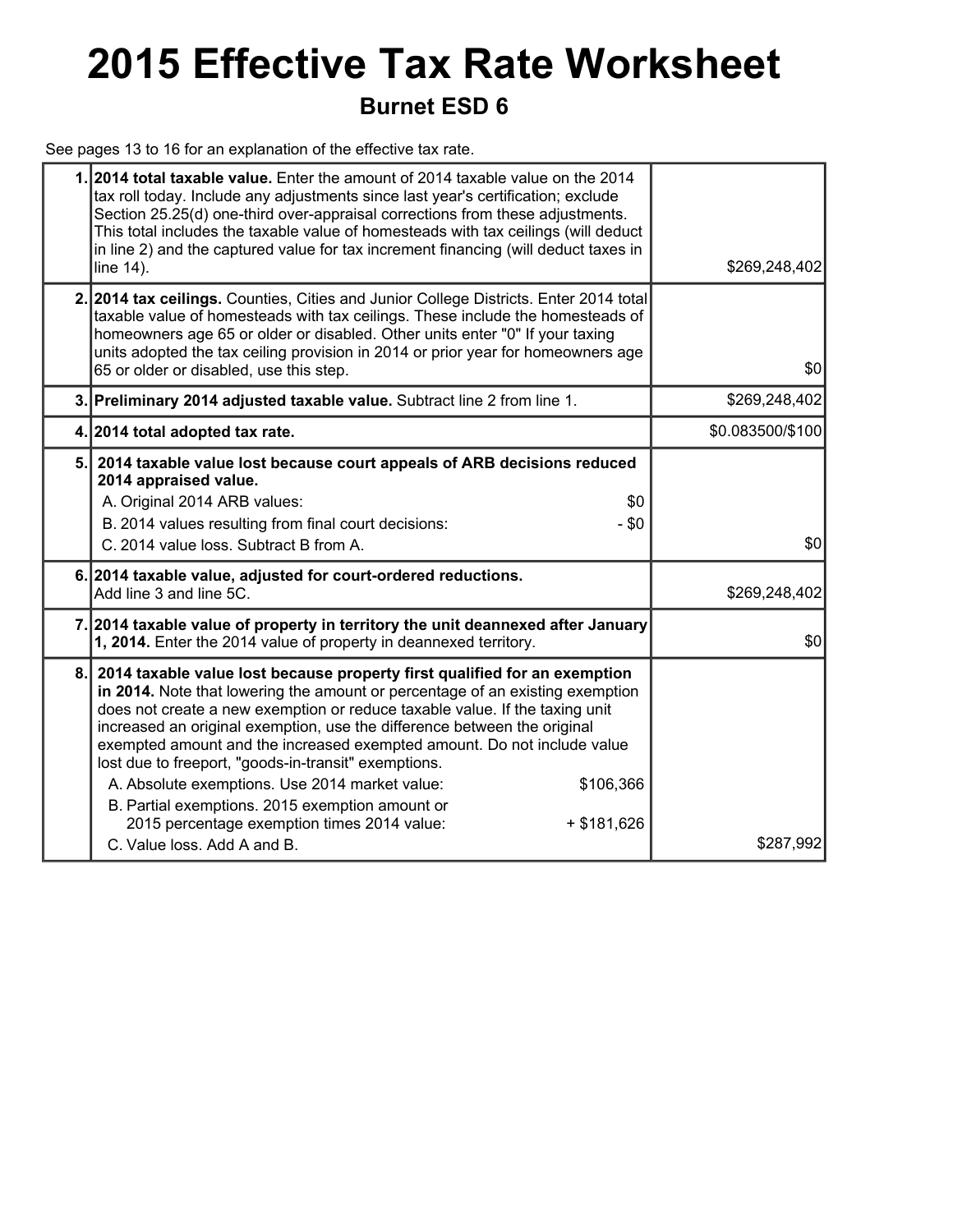### **2015 Effective Tax Rate Worksheet (continued) Burnet ESD 6**

| 9. | 2014 taxable value lost because property first qualified for agricultural<br>appraisal (1-d or 1-d-1), timber appraisal, recreational/scenic appraisal or<br>public access airport special appraisal in 2015. Use only those properties<br>that first qualified in 2015; do not use properties that qualified in 2014.<br>A. 2014 market value:<br>\$1,348,785<br>$- $18,728$<br>B. 2015 productivity or special appraised value:<br>C. Value loss. Subtract B from A. | \$1,330,057   |
|----|------------------------------------------------------------------------------------------------------------------------------------------------------------------------------------------------------------------------------------------------------------------------------------------------------------------------------------------------------------------------------------------------------------------------------------------------------------------------|---------------|
|    | 10. Total adjustments for lost value. Add lines 7, 8C and 9C.                                                                                                                                                                                                                                                                                                                                                                                                          | \$1,618,049   |
|    | 11. 2014 adjusted taxable value. Subtract line 10 from line 6.                                                                                                                                                                                                                                                                                                                                                                                                         | \$267,630,353 |
|    | 12. Adjusted 2014 taxes. Multiply line 4 by line 11 and divide by \$100.                                                                                                                                                                                                                                                                                                                                                                                               | \$223,471     |
|    | 13. Taxes refunded for years preceding tax year 2014. Enter the amount of taxes<br>refunded during the last budget year for tax years preceding tax year 2014.<br>Types of refunds include court decisions, Section 25.25(b) and (c) corrections<br>and Section 31.11 payment errors. Do not include refunds for tax year 2014.<br>This line applies only to tax years preceding tax year 2014.                                                                        | \$19          |
|    | 14. Taxes in tax increment financing (TIF) for tax year 2014. Enter the amount of<br>taxes paid into the tax increment fund for a reinvestment zone as agreed by the<br>taxing unit. If the unit has no 2015 captured appraised value in Line 16D, enter<br>"0."                                                                                                                                                                                                       | \$0           |
|    | 15. Adjusted 2014 taxes with refunds. Add lines 12 and 13, subtract line 14.                                                                                                                                                                                                                                                                                                                                                                                           | \$223,490     |
|    | 16. Total 2015 taxable value on the 2015 certified appraisal roll today. This<br>value includes only certified values and includes the total taxable value of<br>homesteads with tax ceilings (will deduct in line 18). These homesteads<br>includes homeowners age 65 or older or disabled.<br>A. Certified values only:<br>\$288,691,557<br>B. Counties: Include railroad rolling stock values<br>certified by the Comptroller's office:<br>$+$ \$0                  |               |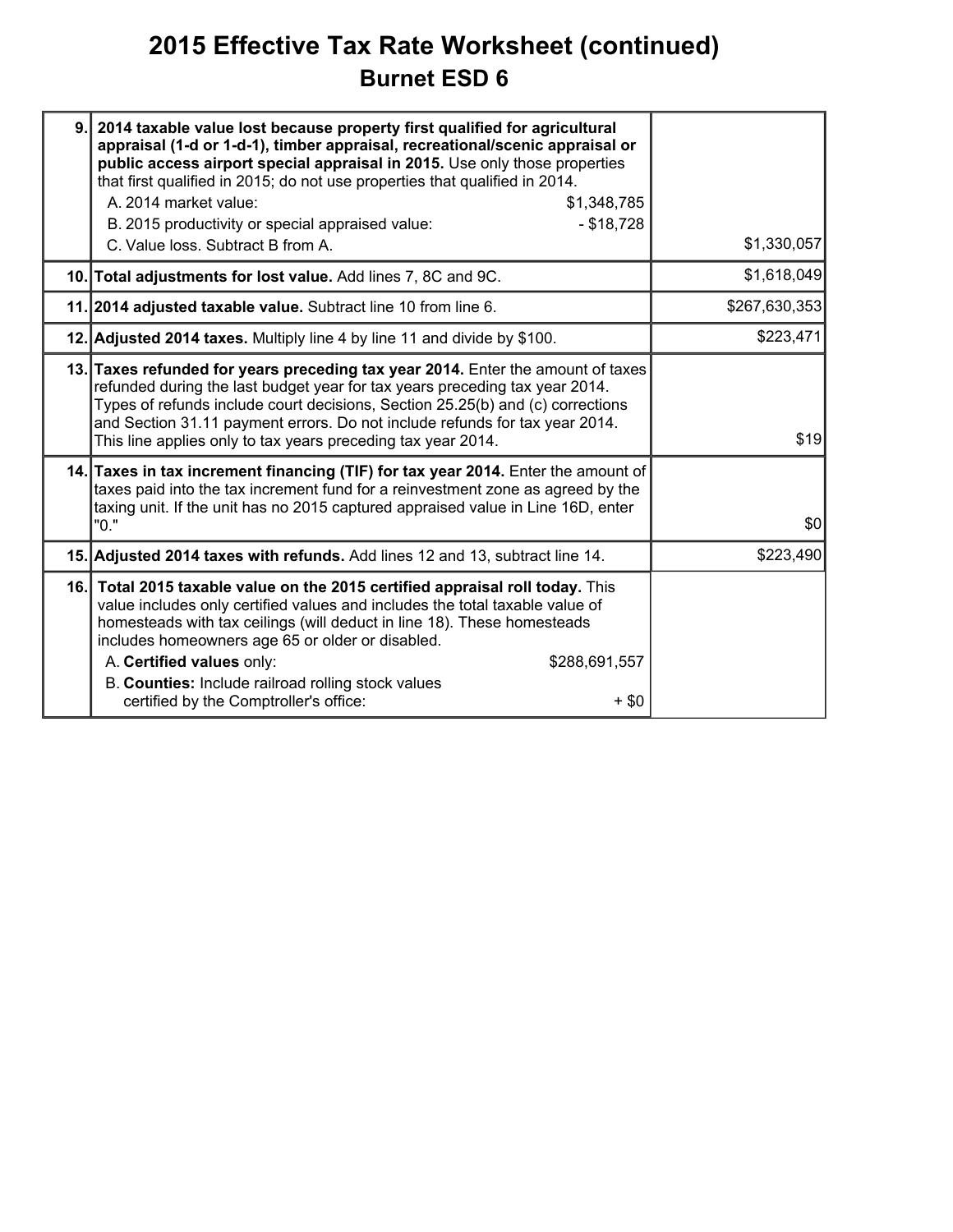### **2015 Effective Tax Rate Worksheet (continued) Burnet ESD 6**

| $\text{(cont.)}$ | 16. C. Pollution control exemption: Deduct the value<br>of property exempted for the current tax year for<br>the first time as pollution control property (use this<br>line based on attorney's advice):<br>D. Tax increment financing: Deduct the 2015<br>captured appraised value of property taxable by a<br>taxing unit in a tax increment financing zone for<br>which the 2015 taxes will be deposited into the tax<br>increment fund. Do not include any new property<br>value that will be included in line 21 below.<br>E. Total 2015 value. Add A and B, then subtract C<br>and D.                                                                                                                                                                                                                                                                                                                                                                                                                                                                                                                                                                                                                | $-$ \$0<br>- \$0     | \$288,691,557 |
|------------------|------------------------------------------------------------------------------------------------------------------------------------------------------------------------------------------------------------------------------------------------------------------------------------------------------------------------------------------------------------------------------------------------------------------------------------------------------------------------------------------------------------------------------------------------------------------------------------------------------------------------------------------------------------------------------------------------------------------------------------------------------------------------------------------------------------------------------------------------------------------------------------------------------------------------------------------------------------------------------------------------------------------------------------------------------------------------------------------------------------------------------------------------------------------------------------------------------------|----------------------|---------------|
|                  | 17. Total value of properties under protest or not included on certified<br>appraisal roll.<br>A. 2015 taxable value of properties under protest.<br>The chief appraiser certifies a list of properties still<br>under ARB protest. The list shows the district's<br>value and the taxpayer's claimed value, if any or<br>an estimate of the value if the taxpayer wins. For<br>each of the properties under protest, use the<br>lowest of these values. Enter the total value.<br>B. 2015 value of properties not under protest or<br>included on certified appraisal roll. The chief<br>appraiser gives taxing units a list of those taxable<br>properties that the chief appraiser knows about<br>but are not included at appraisal roll certification.<br>These properties also are not on the list of<br>properties that are still under protest. On this list<br>of properties, the chief appraiser includes the<br>market value, appraised value and exemptions for<br>the preceding year and a reasonable estimate of<br>the market value, appraised value and<br>exemptions for the current year. Use the lower<br>market, appraised or taxable value (as<br>appropriate). Enter the total value. | \$305,169<br>$+$ \$0 |               |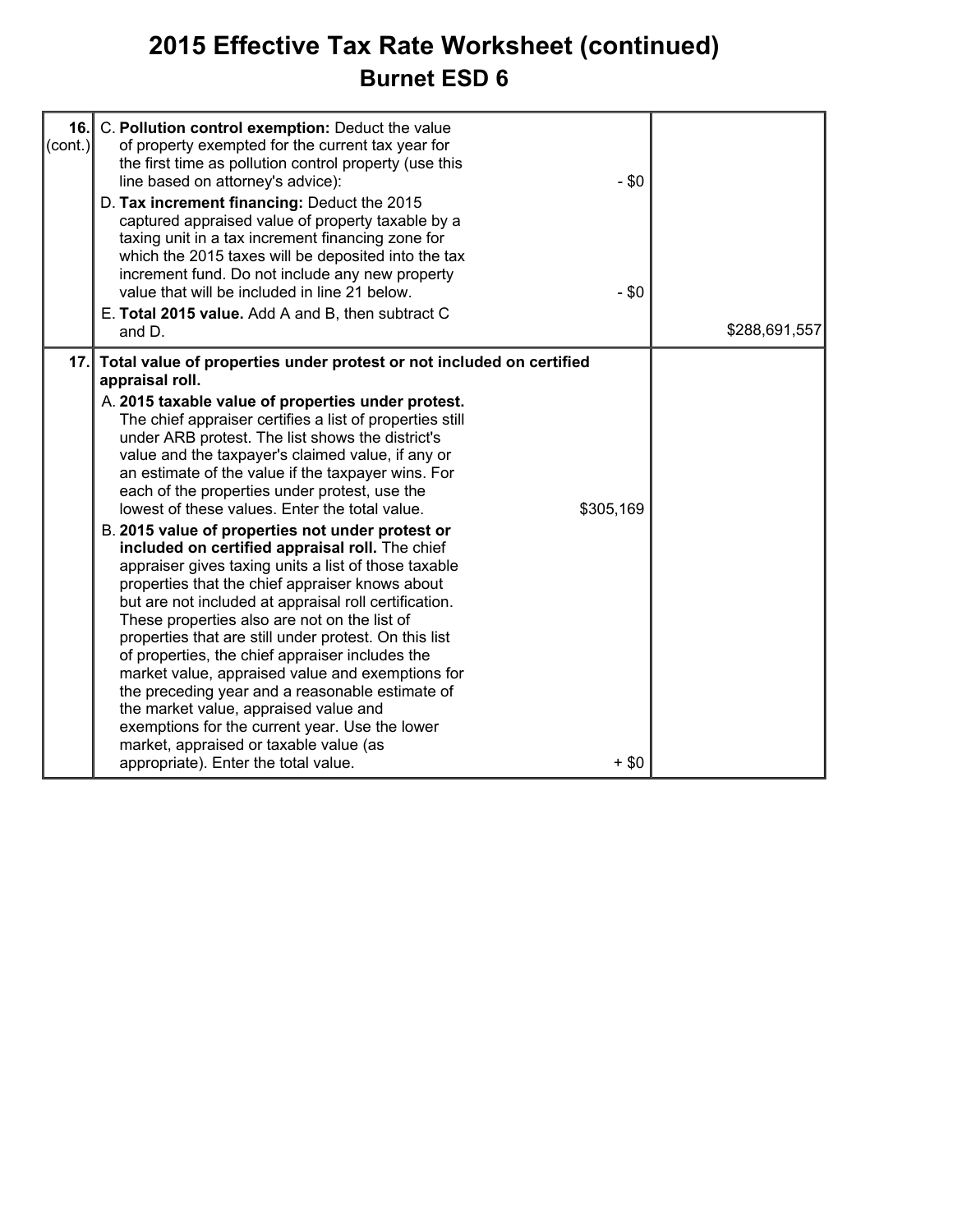### **2015 Effective Tax Rate Worksheet (continued) Burnet ESD 6**

| 17.     | C. Total value under protest or not certified. Add                                                                                                                                                                                                                                                                                                                                                                                                                                                                                                                                                                                                                                                                                                                                                                                                                                                                                           |                |
|---------|----------------------------------------------------------------------------------------------------------------------------------------------------------------------------------------------------------------------------------------------------------------------------------------------------------------------------------------------------------------------------------------------------------------------------------------------------------------------------------------------------------------------------------------------------------------------------------------------------------------------------------------------------------------------------------------------------------------------------------------------------------------------------------------------------------------------------------------------------------------------------------------------------------------------------------------------|----------------|
| (cont.) | A and B.                                                                                                                                                                                                                                                                                                                                                                                                                                                                                                                                                                                                                                                                                                                                                                                                                                                                                                                                     | \$305,169      |
|         | 18. 2015 tax cellings. Counties, cities and junior colleges enter 2015 total taxable<br>value of homesteads with tax ceilings. These include the homesteads of<br>homeowners age 65 or older or disabled. Other units enter "0." If your taxing<br>units adopted the tax ceiling provision in 2014 or prior year for homeowners<br>age 65 or older or disabled, use this step.                                                                                                                                                                                                                                                                                                                                                                                                                                                                                                                                                               | \$0            |
|         | 19. 2015 total taxable value. Add lines 16E and 17C. Subtract line 18.                                                                                                                                                                                                                                                                                                                                                                                                                                                                                                                                                                                                                                                                                                                                                                                                                                                                       | \$288,996,726  |
|         | 20. Total 2015 taxable value of properties in territory annexed after January 1,<br>2008. Include both real and personal property. Enter the 2015 value of property<br>in territory annexed.                                                                                                                                                                                                                                                                                                                                                                                                                                                                                                                                                                                                                                                                                                                                                 | \$0            |
|         | 21. Total 2015 taxable value of new improvements and new personal property<br>located in new improvements. "New" means the item was not on the<br>appraisal roll in 2014. An improvement is a building, structure, fixture or fence<br>erected on or affixed to land. A transportable structure erected on its owner's<br>land is also included unless it is held for sale or is there only temporarily. New<br>additions to existing improvements may be included if the appraised value can<br>be determined. New personal property in a new improvement must have been<br>brought into the unit after January 1, 2014 and be located in a new<br>improvement. New improvements do include property on which a tax<br>abatement agreement has expired for 2015. New improvements do not include<br>mineral interests produced for the first time, omitted property that is back<br>assessed and increased appraisals on existing property. | \$6,623,077    |
|         | 22. Total adjustments to the 2015 taxable value. Add lines 20 and 21.                                                                                                                                                                                                                                                                                                                                                                                                                                                                                                                                                                                                                                                                                                                                                                                                                                                                        | \$6,623,077    |
|         | 23. 2015 adjusted taxable value. Subtract line 22 from line 19.                                                                                                                                                                                                                                                                                                                                                                                                                                                                                                                                                                                                                                                                                                                                                                                                                                                                              | \$282,373,649  |
|         | 24. 2015 effective tax rate. Divide line 15 by line 23 and multiply by \$100.                                                                                                                                                                                                                                                                                                                                                                                                                                                                                                                                                                                                                                                                                                                                                                                                                                                                | \$0.0791/\$100 |
|         | 25. COUNTIES ONLY. Add together the effective tax rates for each type of tax the<br>county levies. The total is the 2015 county effective tax rate.                                                                                                                                                                                                                                                                                                                                                                                                                                                                                                                                                                                                                                                                                                                                                                                          | \$/\$100       |

A county, city or hospital district that adopted the additional sales tax in November 2014 or in May 2015 must adjust its effective tax rate. *The Additional Sales Tax Rate Worksheet* on page 39 sets out this adjustment. Do not forget to complete the *Additional Sales Tax Rate Worksheet* if the taxing unit adopted the additional sales tax on these dates.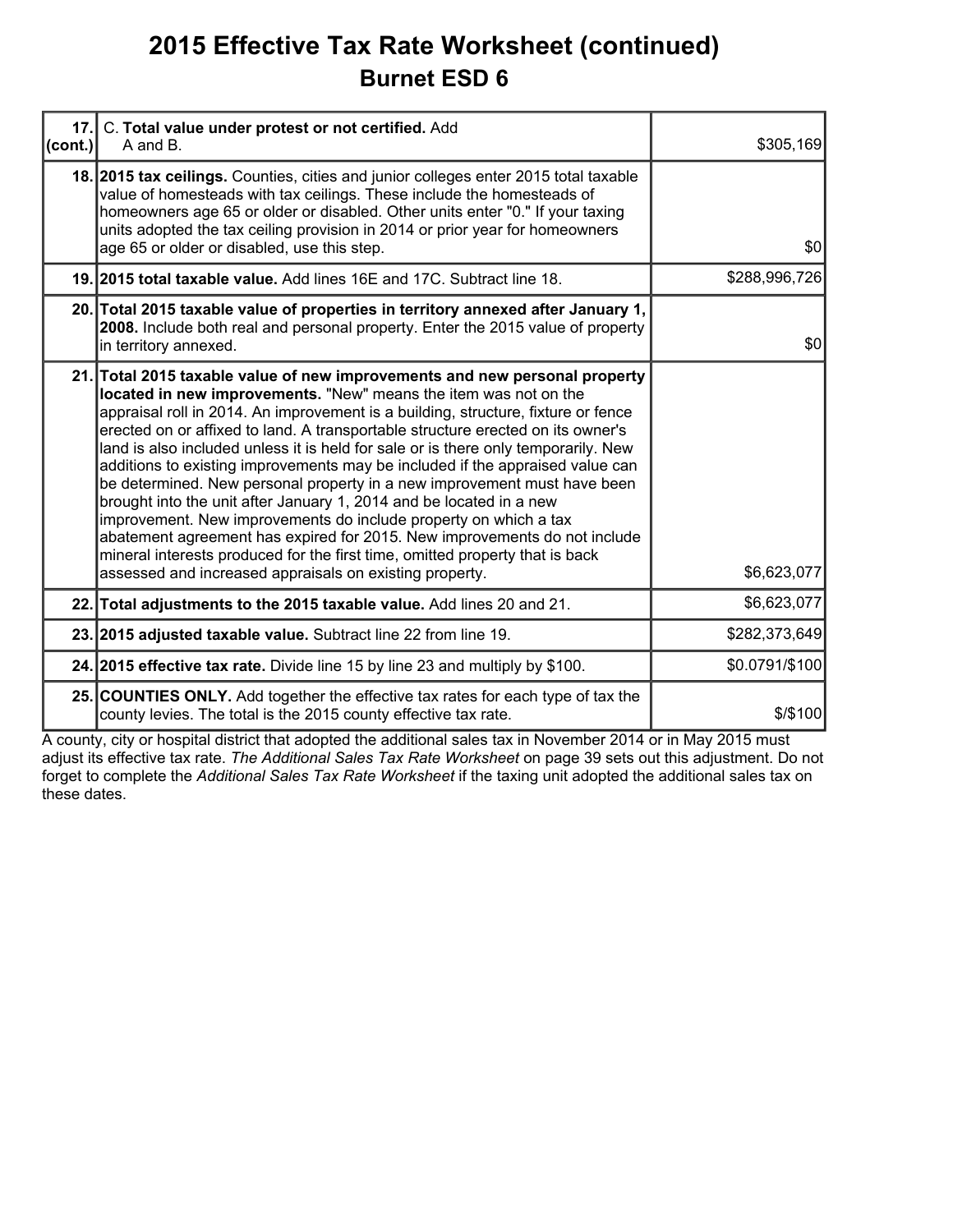# **2015 Rollback Tax Rate Worksheet**

### **Burnet ESD 6**

See pages 17 to 21 for an explanation of the rollback tax rate.

|      | 26. 2014 maintenance and operations (M&O) tax rate.                                                                                                                                                                                                                                                                                                                                                                                                                                                                                                                                                                                                                                                                                                                                                                                                                                                                                                                                                                                                                                                                                                                                                                                                                                                                          |                                              | \$0.083500/\$100 |
|------|------------------------------------------------------------------------------------------------------------------------------------------------------------------------------------------------------------------------------------------------------------------------------------------------------------------------------------------------------------------------------------------------------------------------------------------------------------------------------------------------------------------------------------------------------------------------------------------------------------------------------------------------------------------------------------------------------------------------------------------------------------------------------------------------------------------------------------------------------------------------------------------------------------------------------------------------------------------------------------------------------------------------------------------------------------------------------------------------------------------------------------------------------------------------------------------------------------------------------------------------------------------------------------------------------------------------------|----------------------------------------------|------------------|
|      | 27. 2014 adjusted taxable value. Enter the amount from line 11.                                                                                                                                                                                                                                                                                                                                                                                                                                                                                                                                                                                                                                                                                                                                                                                                                                                                                                                                                                                                                                                                                                                                                                                                                                                              |                                              | \$267,630,353    |
| 28.1 | 2014 M&O taxes.<br>A. Multiply line 26 by line 27 and divide by \$100.<br>B. Cities, counties and hospital districts with<br>additional sales tax: Amount of additional sales<br>tax collected and spent on M&O expenses in<br>2014. Enter amount from full year's sales tax<br>revenue spent for M&O in 2014 fiscal year, if any.<br>Other units, enter "0." Counties exclude any<br>amount that was spent for economic development<br>grants from the amount of sales tax spent.<br>C. Counties: Enter the amount for the state criminal<br>justice mandate. If second or later year, the<br>amount is for increased cost above last year's<br>amount. Other units, enter "0."<br>D. Transferring function: If discontinuing all of a<br>department, function or activity and transferring it<br>to another unit by written contract, enter the<br>amount spent by the unit discontinuing the<br>function in the 12 months preceding the month of<br>this calculation. If the unit did not operate this<br>function for this 12-month period, use the amount<br>spent in the last full fiscal year in which the unit<br>operated the function. The unit discontinuing the<br>function will subtract this amount in H below. The<br>unit receiving the function will add this amount in<br>H below. Other units, enter "0." | \$223,471<br>$+$ \$0<br>$+$ \$0<br>$+/-$ \$0 |                  |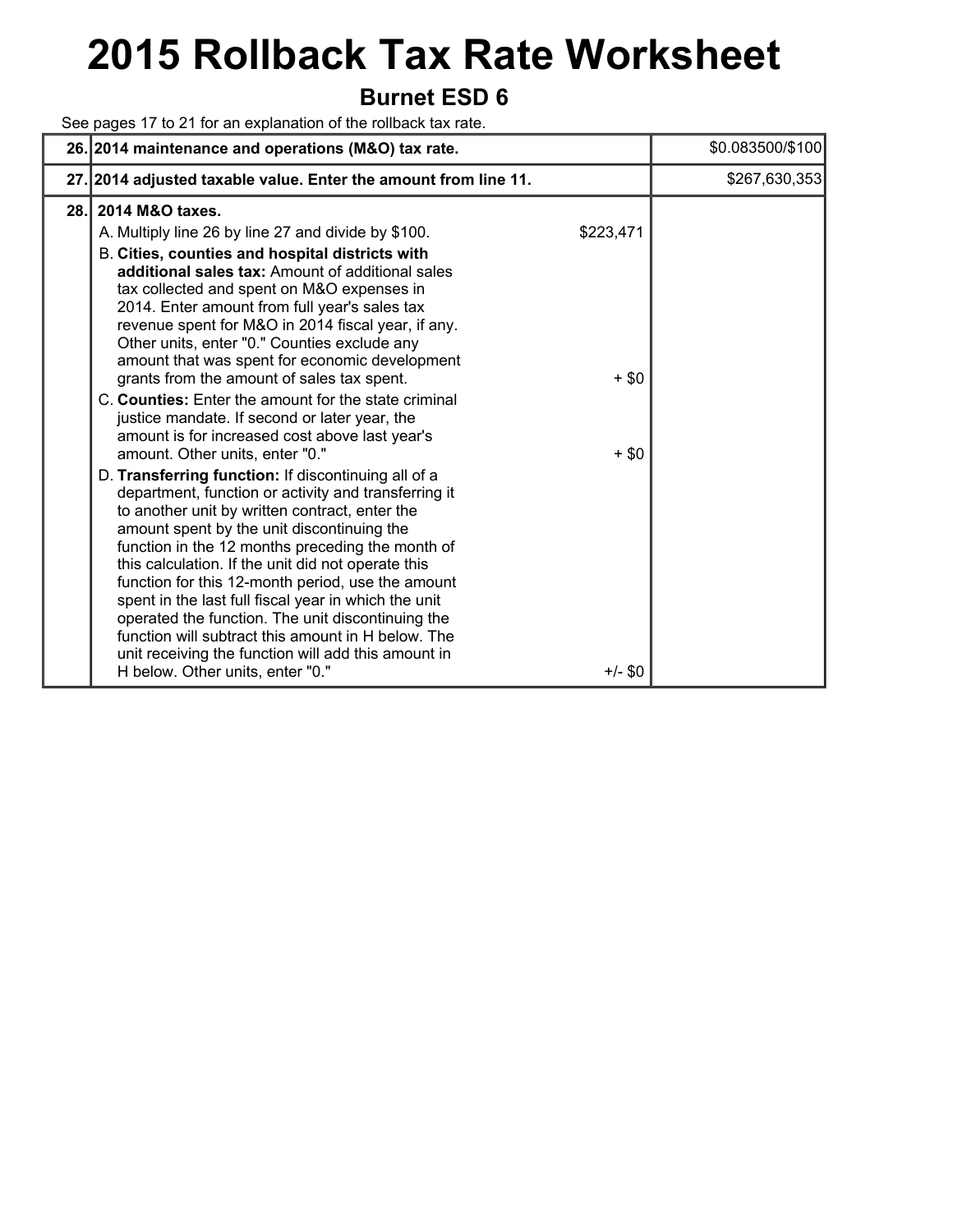### **2015 Rollback Tax Rate Worksheet (continued) Burnet ESD 6**

| 28.1<br> cont. | E. Taxes refunded for years preceding tax year<br>2014: Enter the amount of M&O taxes refunded<br>during the last budget year for tax years<br>preceding tax year 2014. Types of refunds<br>include court decisions, Section 25.25(b) and (c)<br>corrections and Section 31.11 payment errors. Do<br>not include refunds for tax year 2014. This line<br>applies only to tax years preceding tax year 2014.<br>F. Enhanced indigent health care expenditures:<br>Enter the increased amount for the current year's<br>enhanced indigent health care expenditures<br>above the preceding tax year's enhanced indigent<br>health care expenditures, less any state<br>assistance.<br>G. Taxes in tax increment financing (TIF): Enter<br>the amount of taxes paid into the tax increment<br>fund for a reinvestment zone as agreed by the<br>taxing unit. If the unit has no 2015 captured<br>appraised value in Line 16D, enter "0." | $+ $19$<br>$+$ \$0<br>$- $0$ |                |
|----------------|-------------------------------------------------------------------------------------------------------------------------------------------------------------------------------------------------------------------------------------------------------------------------------------------------------------------------------------------------------------------------------------------------------------------------------------------------------------------------------------------------------------------------------------------------------------------------------------------------------------------------------------------------------------------------------------------------------------------------------------------------------------------------------------------------------------------------------------------------------------------------------------------------------------------------------------|------------------------------|----------------|
|                | H. Adjusted M&O Taxes. Add A, B, C, E and F. For<br>unit with D, subtract if discontinuing function and<br>add if receiving function. Subtract G.                                                                                                                                                                                                                                                                                                                                                                                                                                                                                                                                                                                                                                                                                                                                                                                   |                              | \$223,490      |
|                | 29. 2015 adjusted taxable value.<br>Enter line 23 from the Effective Tax Rate Worksheet.                                                                                                                                                                                                                                                                                                                                                                                                                                                                                                                                                                                                                                                                                                                                                                                                                                            |                              | \$282,373,649  |
|                | 30. 2015 effective maintenance and operations rate.<br>Divide line 28H by line 29 and multiply by \$100.                                                                                                                                                                                                                                                                                                                                                                                                                                                                                                                                                                                                                                                                                                                                                                                                                            |                              | \$0.0791/\$100 |
|                | 31. 2015 rollback maintenance and operation rate.<br>Multiply line 30 by 1.08. (See lines 49 to 52 for additional rate for pollution<br>control expenses.                                                                                                                                                                                                                                                                                                                                                                                                                                                                                                                                                                                                                                                                                                                                                                           |                              | \$0.0854/\$100 |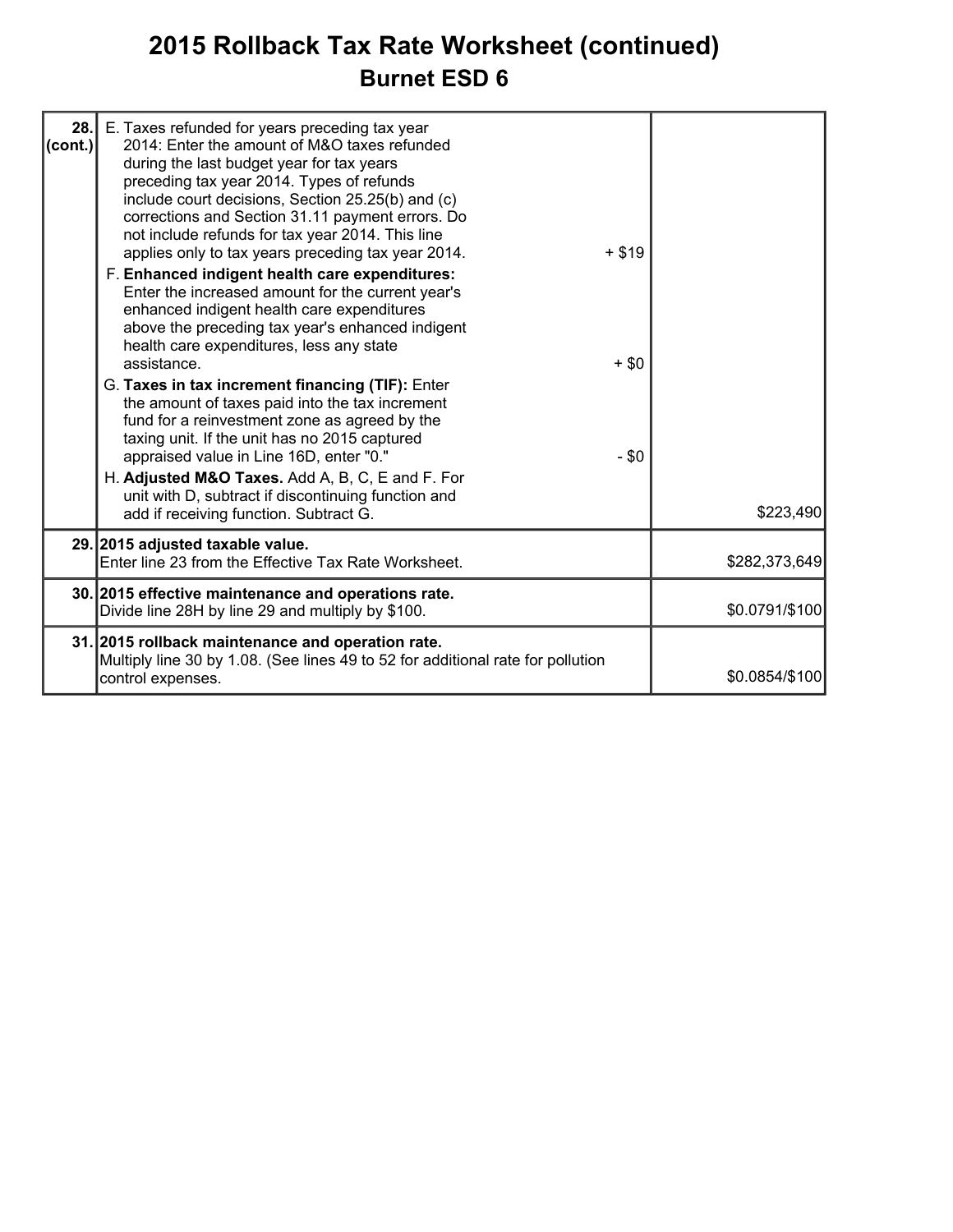### **2015 Rollback Tax Rate Worksheet (continued) Burnet ESD 6**

| 32. | Total 2015 debt to be paid with property taxes and additional sales tax<br>revenue.<br>"Debt" means the interest and principal that will be paid on debts that:<br>(1) are paid by property taxes,<br>(2) are secured by property taxes,<br>(3) are scheduled for payment over a period longer than one year and<br>(4) are not classified in the unit's budget as M&O expenses.<br>A: Debt also includes contractual payments to other<br>taxing units that have incurred debts on behalf of this<br>taxing unit, if those debts meet the four conditions<br>above. Include only amounts that will be paid from<br>property tax revenue. Do not include appraisal<br>district budget payments. List the debt in Schedule B:<br>Debt Service.<br>\$0<br>B: Subtract unencumbered fund amount used to<br>reduce total debt.<br>-\$0<br>C: Subtract amount paid from other resources.<br>$-\$0$<br>D: Adjusted debt. Subtract B and C from A. | \$0            |
|-----|---------------------------------------------------------------------------------------------------------------------------------------------------------------------------------------------------------------------------------------------------------------------------------------------------------------------------------------------------------------------------------------------------------------------------------------------------------------------------------------------------------------------------------------------------------------------------------------------------------------------------------------------------------------------------------------------------------------------------------------------------------------------------------------------------------------------------------------------------------------------------------------------------------------------------------------------|----------------|
|     | 33. Certified 2014 excess debt collections. Enter the amount certified by the<br>collector.                                                                                                                                                                                                                                                                                                                                                                                                                                                                                                                                                                                                                                                                                                                                                                                                                                                 | \$0            |
|     | 34. Adjusted 2015 debt. Subtract line 33 from line 32.                                                                                                                                                                                                                                                                                                                                                                                                                                                                                                                                                                                                                                                                                                                                                                                                                                                                                      | \$0            |
|     | 35. Certified 2015 anticipated collection rate. Enter the rate certified by the<br>collector. If the rate is 100 percent or greater, enter 100 percent.                                                                                                                                                                                                                                                                                                                                                                                                                                                                                                                                                                                                                                                                                                                                                                                     | 98.000000%     |
|     | 36. 2015 debt adjusted for collections. Divide line 34 by line 35.                                                                                                                                                                                                                                                                                                                                                                                                                                                                                                                                                                                                                                                                                                                                                                                                                                                                          | \$0            |
|     | 37. 2015 total taxable value. Enter the amount on line 19.                                                                                                                                                                                                                                                                                                                                                                                                                                                                                                                                                                                                                                                                                                                                                                                                                                                                                  | \$288,996,726  |
|     | 38. 2015 debt tax rate. Divide line 36 by line 37 and multiply by \$100.                                                                                                                                                                                                                                                                                                                                                                                                                                                                                                                                                                                                                                                                                                                                                                                                                                                                    | \$0.0000/\$100 |
|     | 39. 2015 rollback tax rate. Add lines 31 and 38.                                                                                                                                                                                                                                                                                                                                                                                                                                                                                                                                                                                                                                                                                                                                                                                                                                                                                            | \$0.0854/\$100 |
|     | 40. COUNTIES ONLY. Add together the rollback tax rates for each type of tax the<br>county levies. The total is the 2015 county rollback tax rate.                                                                                                                                                                                                                                                                                                                                                                                                                                                                                                                                                                                                                                                                                                                                                                                           | $$$ /\$100     |
|     |                                                                                                                                                                                                                                                                                                                                                                                                                                                                                                                                                                                                                                                                                                                                                                                                                                                                                                                                             |                |

A taxing unit that adopted the additional sales tax must complete the lines for the *Additional Sales Tax Rate*. A taxing unit seeking additional rollback protection for pollution control expenses completes the *Additional Rollback Protection for Pollution Control*.